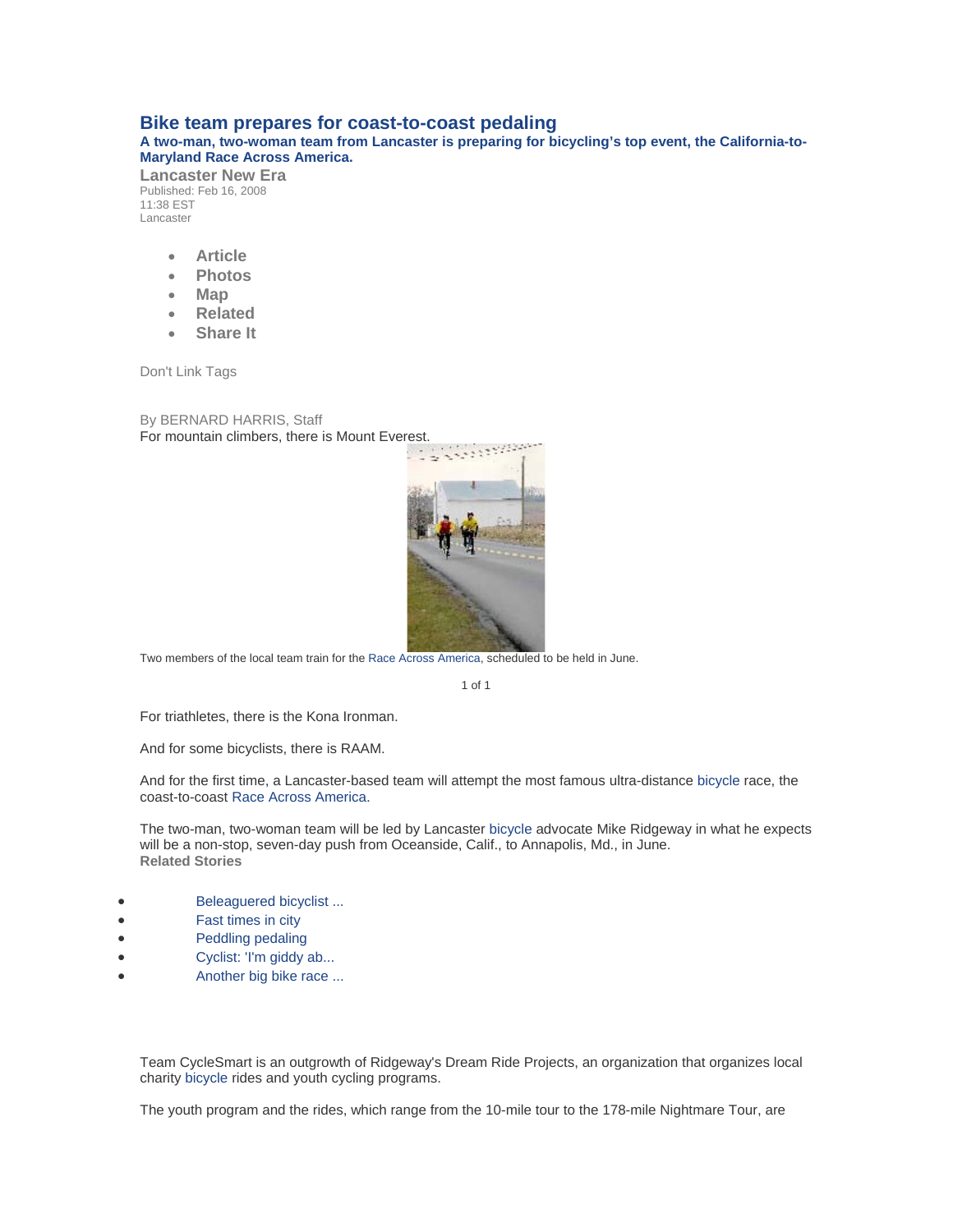about challenging oneself, Ridgeway said.

Doing RAAM, Ridgeway said, is the ultimate challenge.

"For the people in this room," Ridgeway said at a team meeting last Saturday, "this may be the most challenging thing that they do as a bicyclist or as a crew person."

**Related Topics** 

- [bicycle](http://articles.lancasteronline.com/local/15/bicycle/)  $\sqrt{\phantom{a}}$  [\(](http://articles.lancasteronline.com/local/15/murder/)38)
- [bike](http://articles.lancasteronline.com/local/15/bike/) $\degree$  (25)
- $\bullet$  [bike](http://articles.lancasteronline.com/local/15/bike%20race/) [ra](http://articles.lancasteronline.com/local/15/murder/)[ce](http://articles.lancasteronline.com/local/15/bike%20race/)  $\bullet$  (14)
- [Race Acr](http://articles.lancasteronline.com/local/15/Race%20Across%20America/)[os](http://articles.lancasteronline.com/local/15/murder/)[s America](http://articles.lancasteronline.com/local/15/Race%20Across%20America/)<sup> $*$ </sup> [\(](http://articles.lancasteronline.com/local/15/murder/)2)

Ridgeway speaks from experience.

He became the first person from Lancaster County to do RAAM last year.

With the Harrisburg-based TeamEndeavor, he pedaled half-hour intervals, alternating with Bob Ansell, of Greensburg, Pa., near Pittsburgh. Every two hours, they switched with another two men and caught what sleep they could in a following recreational vehicle.

The rookie TeamEndeavor placed sixth in its division. The team averaged nearly 18 miles per hour over the 3,043 miles of the race.

Ansell will ride with Ridgeway again this year. They will be joined by Robin Smith, of Mount Gretna, and Denise Stone, of Long Valley, N.J.

Smith, a regular rider on Lancaster [Bicycle](http://articles.lancasteronline.com/local/15/1/bicycle/) Club rides, said she had never thought about doing RAAM until Ridgeway mentioned it to her.

But, she said, she was looking for a challenge.

"I think it's the nature of cycling," she said. "Every time you go out, you think you can do a little more ... and before you know it, there's RAAM."

One of the lessons Ridgeway took from his experience last year was the importance of the riders' crew. While the riders trained for their two-hours-on-two-hours-off sleep and riding cycles, the crew members did not. By the third day, there were sleepy divers at the wheel of support vehicles, tempers flared and people did not know how to address problems that arose.

"If the crew fails, it puts the team in jeopardy of not finishing," Ridgeway said.

There is really no way to train for being a crew member, Ridgeway said. It's not realistic to have people get up in the middle of the night and drive for four hours. But, he said, there can be clear expectations and responsibilities. And crew members can be empowered to solve problems.

At a meeting Saturday in Southern Market Center, Ridgeway distributed copies of the crew's race schedule — four months in advance of the race.

One thing that Team CycleSmart is doing is using the crew positions as a chance to expose potential future RAAM riders to the race. Among the 10-member crew are alternate riders this year and people who might be riders next year. This year's riders are also obligated to be crew members for others within three years, he said.

Each person participating in the team is also expected to solicit donations. Team CycleSmart — as with all Dream Rides — is first a fundraising effort for charity.